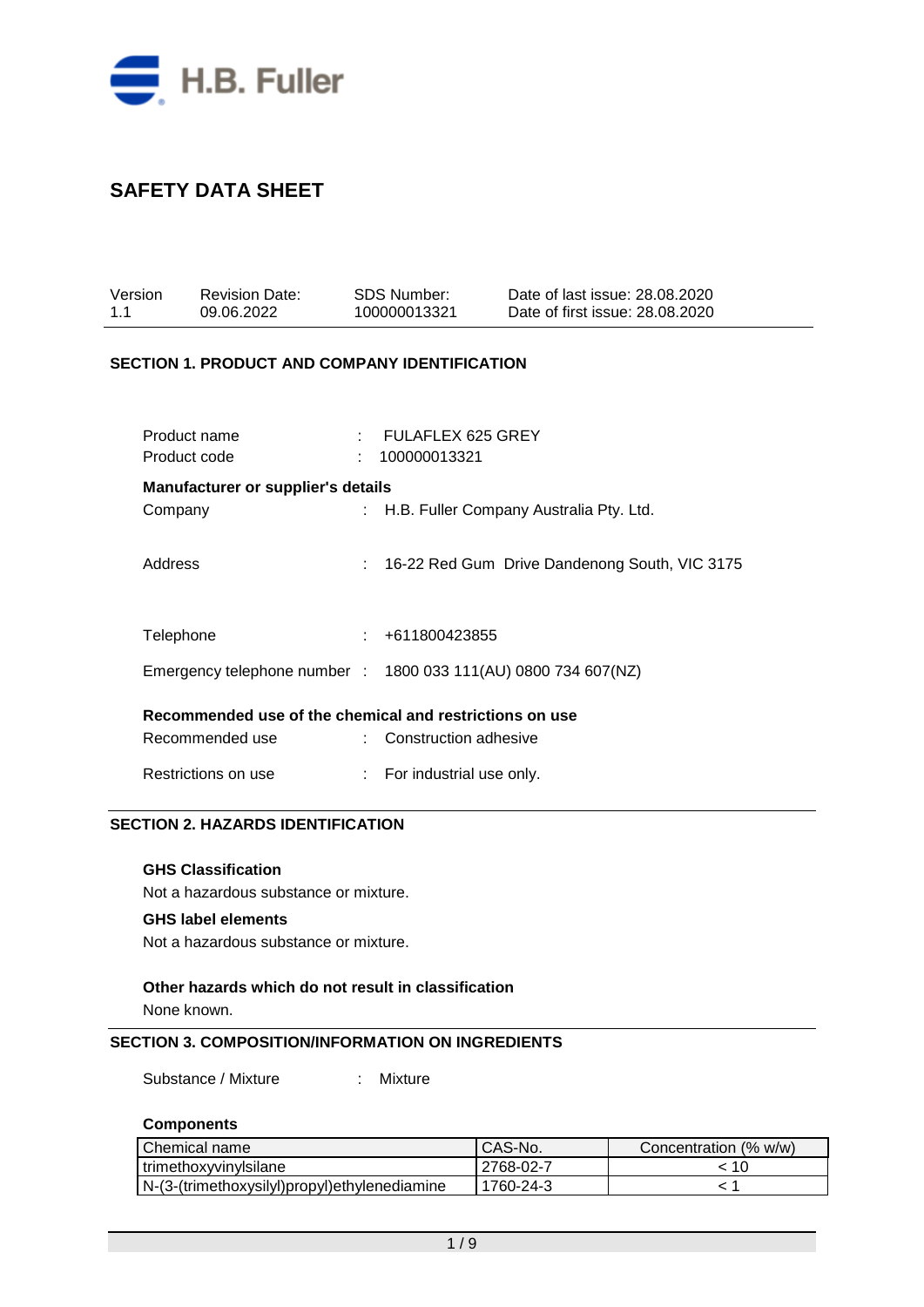

| Version<br>1.1                                                    | <b>Revision Date:</b><br>09.06.2022  |  | <b>SDS Number:</b><br>100000013321                                                                                  | Date of last issue: 28.08.2020<br>Date of first issue: 28.08.2020 |  |
|-------------------------------------------------------------------|--------------------------------------|--|---------------------------------------------------------------------------------------------------------------------|-------------------------------------------------------------------|--|
|                                                                   | <b>SECTION 4. FIRST AID MEASURES</b> |  |                                                                                                                     |                                                                   |  |
| General advice                                                    |                                      |  | Show this safety data sheet to the doctor in attendance.                                                            |                                                                   |  |
|                                                                   | If inhaled                           |  | Move to fresh air.<br>If symptoms persist, call a physician.                                                        |                                                                   |  |
|                                                                   | In case of skin contact              |  | : Wash off with soap and water.                                                                                     |                                                                   |  |
| In case of eye contact                                            |                                      |  | Flush eyes with water at least 15 minutes. Get medical atten-<br>tion if eye irritation develops or persists.       |                                                                   |  |
| If swallowed                                                      |                                      |  | Do not induce vomiting. Seek medical attention if symptoms<br>develop. Provide medical care provider with this SDS. |                                                                   |  |
| Most important symptoms<br>and effects, both acute and<br>delayed |                                      |  | None known.                                                                                                         |                                                                   |  |

#### **SECTION 5. FIREFIGHTING MEASURES**

| Suitable extinguishing media              | $\sim 10$ | Not combustible.<br>Use extinguishing measures that are appropriate to local cir-<br>cumstances and the surrounding environment. |
|-------------------------------------------|-----------|----------------------------------------------------------------------------------------------------------------------------------|
| Unsuitable extinguishing<br>media         |           | none                                                                                                                             |
| Specific hazards during fire-<br>fighting |           | : Cool closed containers exposed to fire with water spray.                                                                       |
| Specific extinguishing meth-<br>ods       | ÷.        | This product is an aqueous mixture that will not burn. Dried<br>product film will burn in a fire.                                |

## **SECTION 6. ACCIDENTAL RELEASE MEASURES**

| tive equipment and emer-<br>gency procedures             | Personal precautions, protec-: Refer to protective measures listed in sections 7 and 8.                   |
|----------------------------------------------------------|-----------------------------------------------------------------------------------------------------------|
| Environmental precautions                                | No special environmental precautions required.<br>Prevent product from entering drains.                   |
| Methods and materials for<br>containment and cleaning up | Soak up with inert absorbent material (e.g. sand, silica gel,<br>acid binder, universal binder, sawdust). |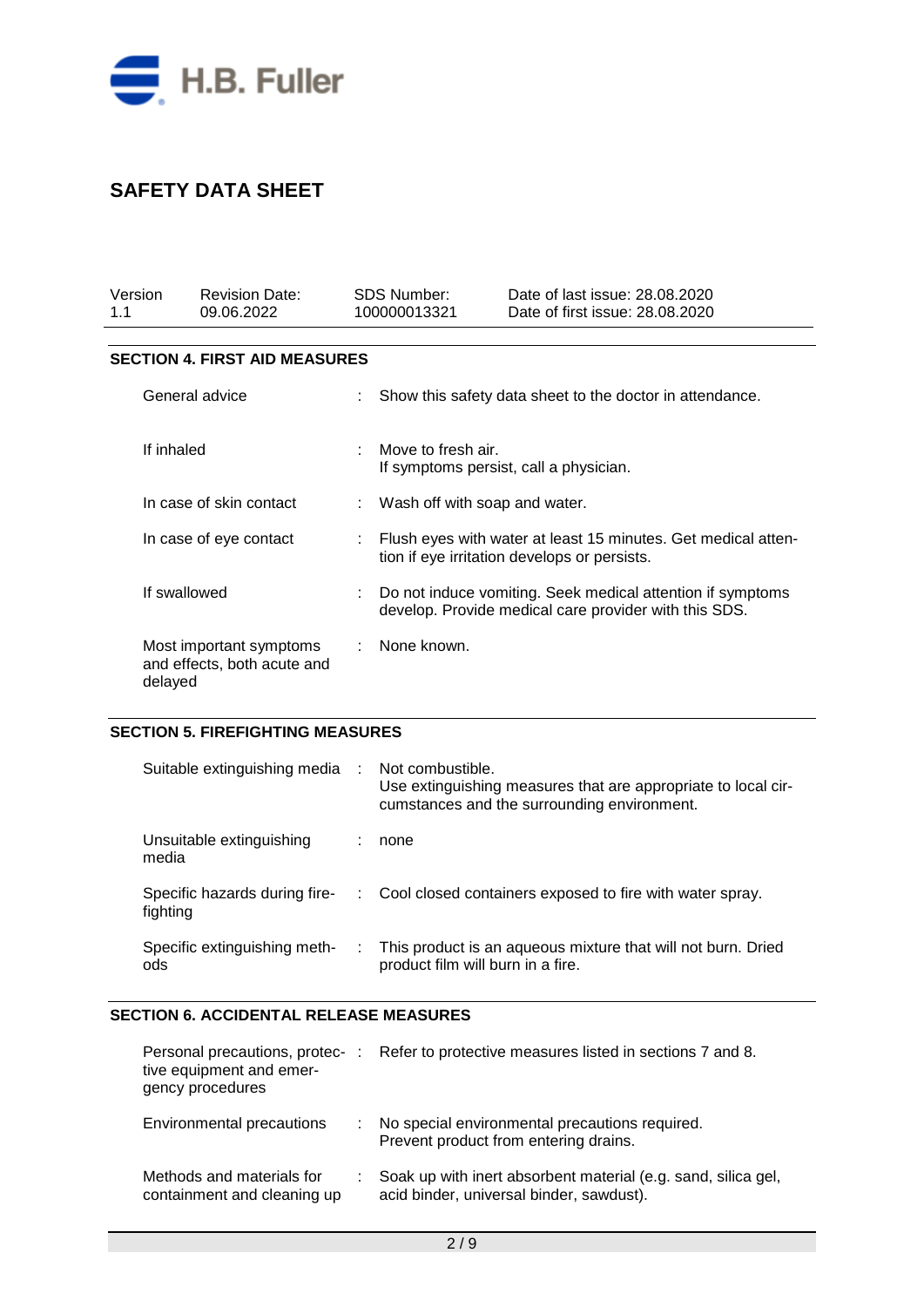

| Version | <b>Revision Date:</b> | SDS Number:  | Date of last issue: 28,08,2020  |
|---------|-----------------------|--------------|---------------------------------|
| 1.1     | 09.06.2022            | 100000013321 | Date of first issue: 28,08,2020 |

### **SECTION 7. HANDLING AND STORAGE**

| Advice on protection against :<br>fire and explosion      |                           | No special protective measures against fire required.                                                                                            |
|-----------------------------------------------------------|---------------------------|--------------------------------------------------------------------------------------------------------------------------------------------------|
| Advice on safe handling                                   | ÷                         | No special precautions are needed in handling this material.                                                                                     |
| Conditions for safe storage                               | $\mathbb{Z}^{\mathbb{Z}}$ | Keep container closed when not in use.<br>Keep in a dry, cool place.                                                                             |
| Materials to avoid                                        |                           | $\therefore$ Do not freeze.<br>No special restrictions on storage with other products.                                                           |
| Recommended storage tem- $\therefore$ >= 4 °C<br>perature |                           |                                                                                                                                                  |
| Further information on stor-<br>age stability             |                           | $\therefore$ Do not freeze.<br>Stable under normal conditions.<br>The pressure in sealed containers can increase under the<br>influence of heat. |

#### **SECTION 8. EXPOSURE CONTROLS/PERSONAL PROTECTION**

#### **Components with workplace control parameters**

Contains no substances with occupational exposure limit values.

| Personal protective equipment |  |                                                                                                                                                      |  |  |  |  |
|-------------------------------|--|------------------------------------------------------------------------------------------------------------------------------------------------------|--|--|--|--|
| Respiratory protection        |  | No personal respiratory protective equipment normally re-<br>quired.<br>In case of insufficient ventilation, wear suitable respiratory<br>equipment. |  |  |  |  |
| Hand protection<br>Material   |  | Nitrile rubber                                                                                                                                       |  |  |  |  |
| Remarks                       |  | For prolonged or repeated contact use protective gloves.                                                                                             |  |  |  |  |
| Eye protection                |  | Safety glasses                                                                                                                                       |  |  |  |  |
| Protective measures           |  | No special protective equipment required.                                                                                                            |  |  |  |  |

## **SECTION 9. PHYSICAL AND CHEMICAL PROPERTIES**

Appearance : paste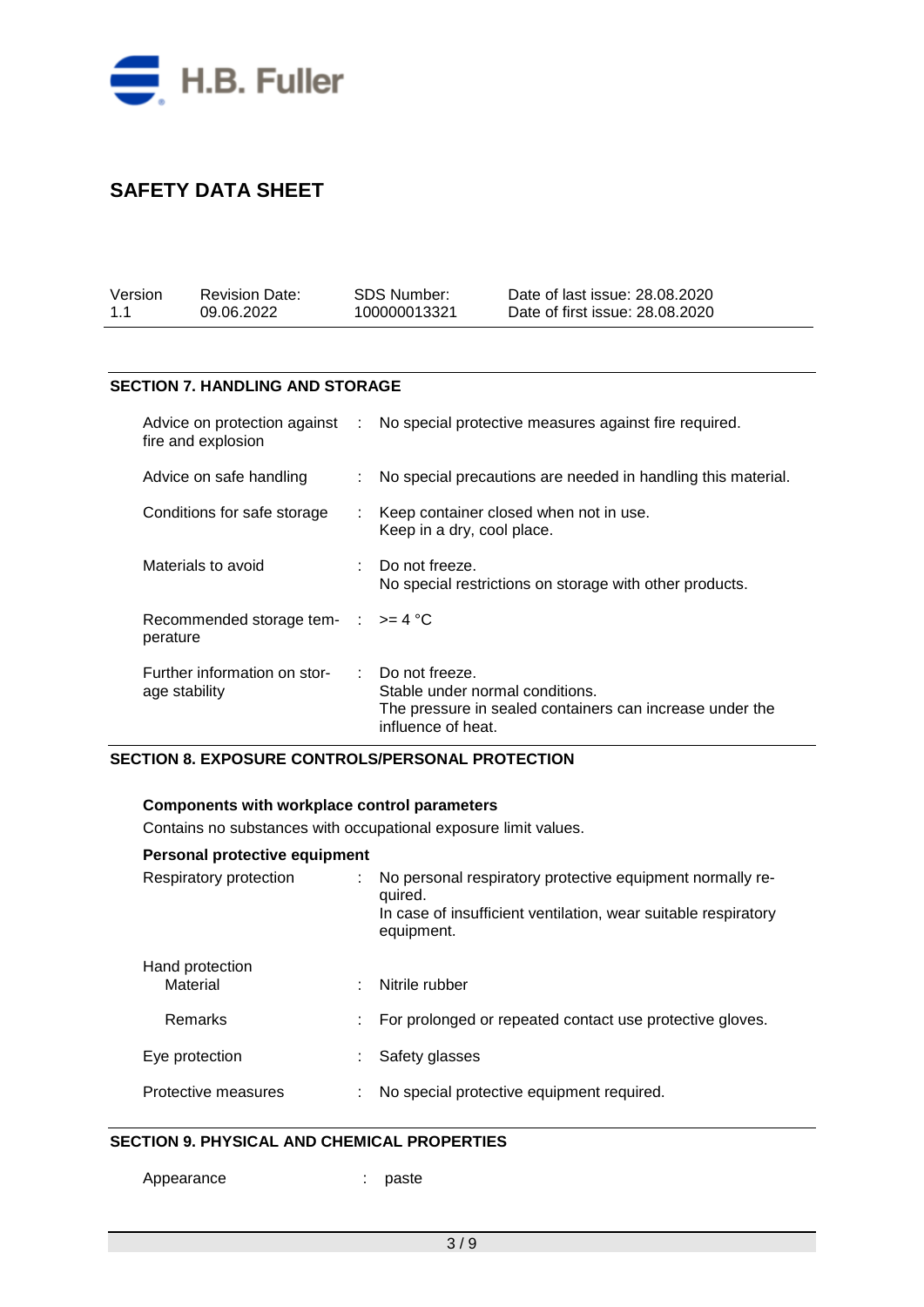

| Version<br>1.1 |                 | <b>Revision Date:</b><br>09.06.2022                 |   | SDS Number:<br>100000013321                   | Date of last issue: 28.08.2020<br>Date of first issue: 28.08.2020 |
|----------------|-----------------|-----------------------------------------------------|---|-----------------------------------------------|-------------------------------------------------------------------|
|                | Colour          |                                                     | ÷ | grey                                          |                                                                   |
|                | Odour           |                                                     |   | characteristic                                |                                                                   |
|                |                 | <b>Odour Threshold</b>                              |   | no data available                             |                                                                   |
|                |                 | Melting point/freezing point                        | ÷ | 0 °C                                          |                                                                   |
|                |                 | Boiling point/boiling range                         |   | 100 °C                                        |                                                                   |
|                | Flash point     |                                                     |   | not applicable                                |                                                                   |
|                |                 | Evaporation rate                                    |   | is not determined                             |                                                                   |
|                |                 | Flammability (solid, gas)                           | ÷ |                                               | Not classified as a flammability hazard                           |
|                |                 | Upper explosion limit / Upper<br>flammability limit |   | Upper flammability limit<br>is not determined |                                                                   |
|                |                 | Lower explosion limit / Lower<br>flammability limit |   | Lower flammability limit<br>is not determined |                                                                   |
|                |                 | Vapour pressure                                     | ÷ | is not determined                             |                                                                   |
|                |                 | Relative vapour density                             | ÷ | is not determined                             |                                                                   |
|                | Density         |                                                     |   | 1.49 g/cm3                                    |                                                                   |
|                | Solubility(ies) | Water solubility                                    |   | dispersible                                   |                                                                   |
|                | octanol/water   | Partition coefficient: n-                           |   | no data available                             |                                                                   |
|                |                 | Auto-ignition temperature                           | ÷ | is not determined                             |                                                                   |

## **SECTION 10. STABILITY AND REACTIVITY**

| Chemical stability      | : The product is chemically stable.                                       |
|-------------------------|---------------------------------------------------------------------------|
| tions                   | Possibility of hazardous reac- : Hazardous polymerisation does not occur. |
| Hazardous decomposition | : Stable under normal conditions.                                         |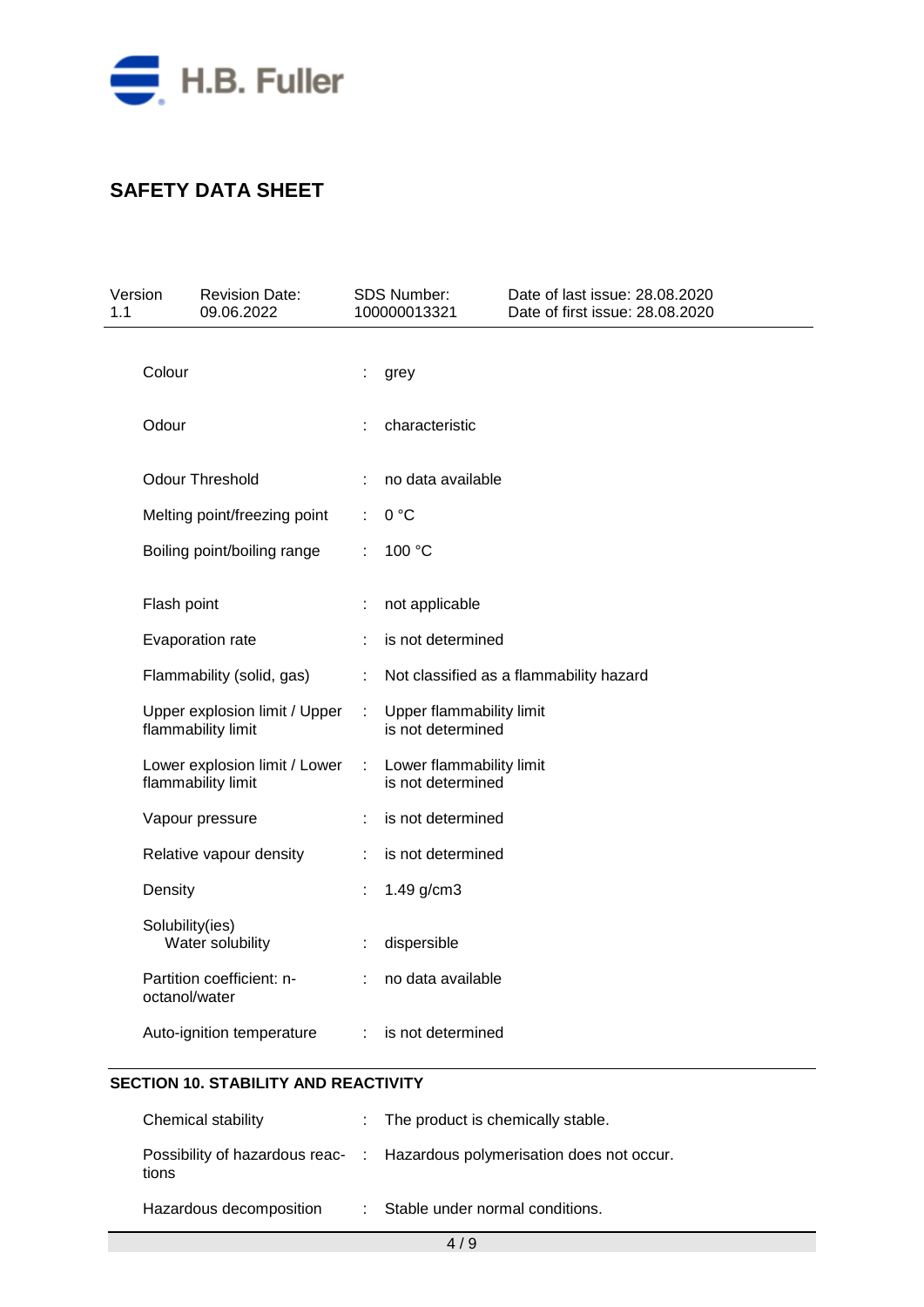

| Version<br>1.1 |                                              | <b>Revision Date:</b><br>09.06.2022 |    | <b>SDS Number:</b><br>100000013321                                                                                  | Date of last issue: 28.08.2020<br>Date of first issue: 28.08.2020 |  |  |  |  |  |  |
|----------------|----------------------------------------------|-------------------------------------|----|---------------------------------------------------------------------------------------------------------------------|-------------------------------------------------------------------|--|--|--|--|--|--|
|                | products                                     |                                     |    |                                                                                                                     |                                                                   |  |  |  |  |  |  |
|                | <b>SECTION 11. TOXICOLOGICAL INFORMATION</b> |                                     |    |                                                                                                                     |                                                                   |  |  |  |  |  |  |
|                |                                              | <b>Acute toxicity</b>               |    |                                                                                                                     |                                                                   |  |  |  |  |  |  |
|                | Product:                                     |                                     |    |                                                                                                                     |                                                                   |  |  |  |  |  |  |
|                |                                              | Acute inhalation toxicity           | t. | Acute toxicity estimate: > 5 mg/l<br>Exposure time: 4 h<br>Test atmosphere: dust/mist<br>Method: Calculation method |                                                                   |  |  |  |  |  |  |
|                |                                              | <b>Skin corrosion/irritation</b>    |    |                                                                                                                     |                                                                   |  |  |  |  |  |  |
|                | Product:                                     |                                     |    |                                                                                                                     |                                                                   |  |  |  |  |  |  |
|                | Remarks                                      |                                     | ÷  | no data available                                                                                                   |                                                                   |  |  |  |  |  |  |
|                |                                              | Serious eye damage/eye irritation   |    |                                                                                                                     |                                                                   |  |  |  |  |  |  |
|                | Product:                                     |                                     |    |                                                                                                                     |                                                                   |  |  |  |  |  |  |
|                | Remarks                                      |                                     | ÷  | no data available                                                                                                   |                                                                   |  |  |  |  |  |  |
|                |                                              |                                     |    |                                                                                                                     |                                                                   |  |  |  |  |  |  |
|                |                                              | <b>Chronic toxicity</b>             |    |                                                                                                                     |                                                                   |  |  |  |  |  |  |
|                |                                              | Germ cell mutagenicity              |    |                                                                                                                     |                                                                   |  |  |  |  |  |  |
|                | Product:                                     | Genotoxicity in vitro               |    | : Remarks: no data available                                                                                        |                                                                   |  |  |  |  |  |  |
|                |                                              |                                     |    |                                                                                                                     |                                                                   |  |  |  |  |  |  |
|                |                                              | Carcinogenicity                     |    |                                                                                                                     |                                                                   |  |  |  |  |  |  |
|                | Product:<br>Remarks                          |                                     |    | no data available                                                                                                   |                                                                   |  |  |  |  |  |  |
|                |                                              |                                     |    |                                                                                                                     |                                                                   |  |  |  |  |  |  |
|                |                                              | <b>Reproductive toxicity</b>        |    |                                                                                                                     |                                                                   |  |  |  |  |  |  |
|                | Product:                                     |                                     | ÷. | Remarks: no data available                                                                                          |                                                                   |  |  |  |  |  |  |
|                |                                              | Effects on fertility                |    |                                                                                                                     |                                                                   |  |  |  |  |  |  |
|                |                                              | <b>STOT - single exposure</b>       |    |                                                                                                                     |                                                                   |  |  |  |  |  |  |
|                | Product:                                     |                                     |    |                                                                                                                     |                                                                   |  |  |  |  |  |  |
|                | Remarks                                      |                                     | ÷  | no data available                                                                                                   |                                                                   |  |  |  |  |  |  |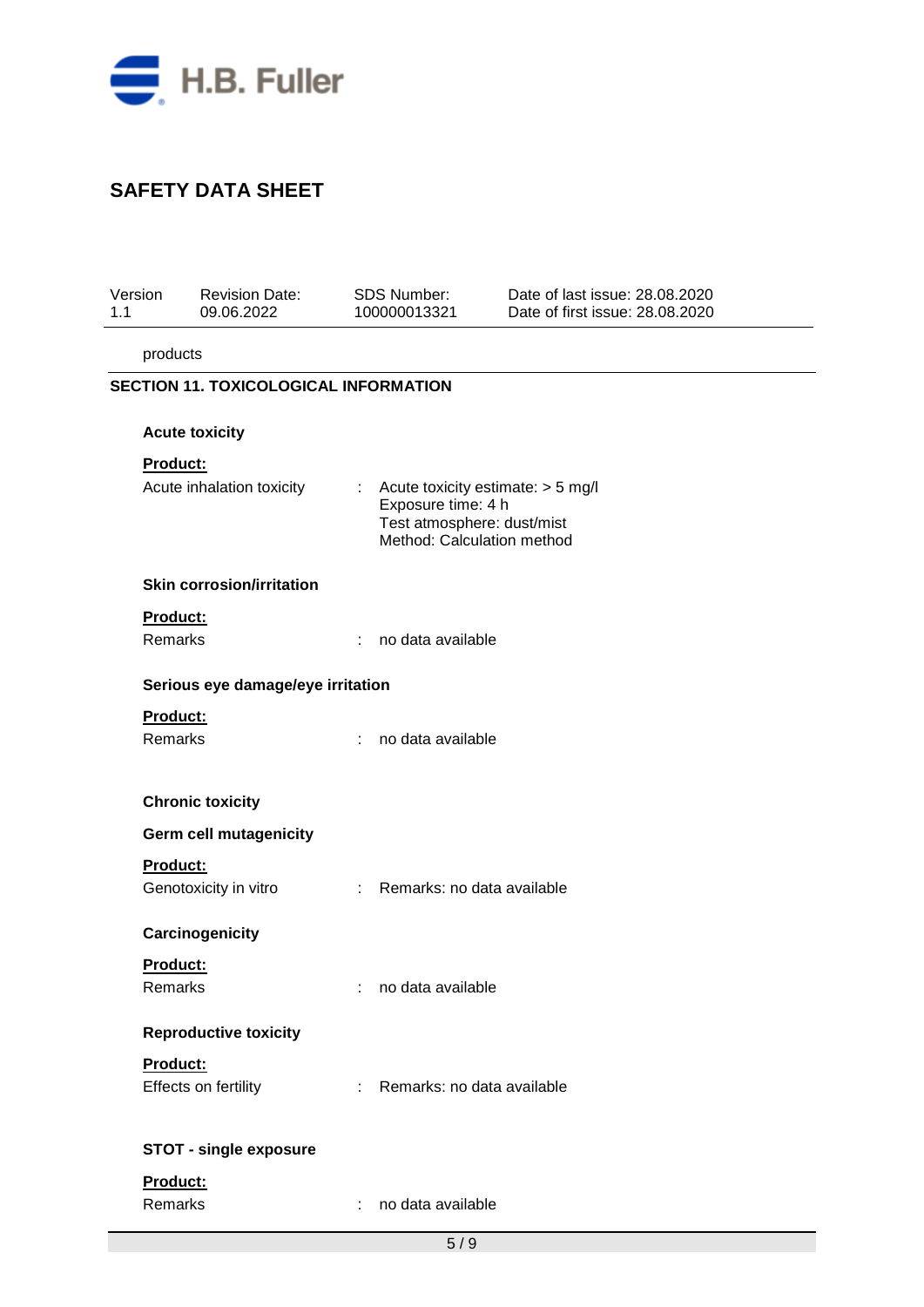

| Version | <b>Revision Date:</b> | SDS Number:  | Date of last issue: 28,08,2020  |
|---------|-----------------------|--------------|---------------------------------|
| 1.1     | 09.06.2022            | 100000013321 | Date of first issue: 28.08.2020 |

#### **STOT - repeated exposure**

**Product:**

Remarks : no data available

### **SECTION 12. ECOLOGICAL INFORMATION**

**Ecotoxicity**

No data available

#### **Persistence and degradability**

No data available

#### **Bioaccumulative potential**

No data available

## **Mobility in soil**

No data available

#### **Other adverse effects**

No data available

#### **SECTION 13. DISPOSAL CONSIDERATIONS**

#### **Disposal methods**

Waste from residues : To the best of our knowledge, this product does not meet the definition of hazardous waste. Solidify and dispose of in an approved landfill. Consult state, local or provincial authorities for more restrictive requirements. The hazard and precautionary statements displayed on the label also apply to any residues left in the container.

### **SECTION 14. TRANSPORT INFORMATION**

#### **International Regulations**

**UNRTDG**

Not regulated as a dangerous good

#### **IATA-DGR**

Not regulated as a dangerous good

#### **IMDG-Code**

Not regulated as a dangerous good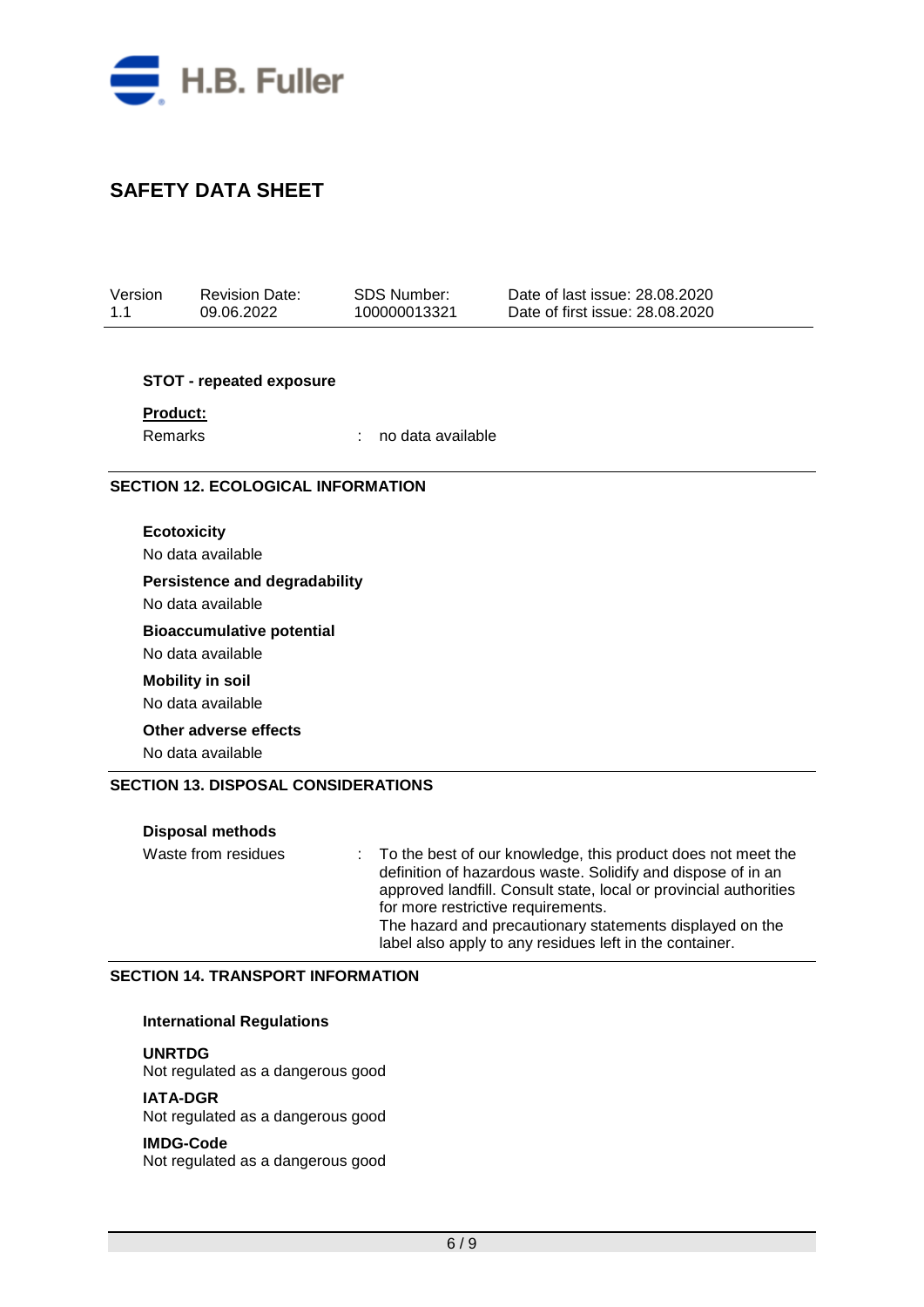

| Version<br>1.1                                                                                                                                                                                        | <b>Revision Date:</b><br>09.06.2022                     |  | <b>SDS Number:</b><br>100000013321                                                                                                                           |                                                                                                                                                                                                  | Date of last issue: 28.08.2020<br>Date of first issue: 28.08.2020 |  |  |  |  |
|-------------------------------------------------------------------------------------------------------------------------------------------------------------------------------------------------------|---------------------------------------------------------|--|--------------------------------------------------------------------------------------------------------------------------------------------------------------|--------------------------------------------------------------------------------------------------------------------------------------------------------------------------------------------------|-------------------------------------------------------------------|--|--|--|--|
| Transport in bulk according to Annex II of MARPOL 73/78 and the IBC Code<br>Not applicable for product as supplied.<br><b>National Regulations</b><br><b>ADG</b><br>Not regulated as a dangerous good |                                                         |  |                                                                                                                                                              |                                                                                                                                                                                                  |                                                                   |  |  |  |  |
| <b>SECTION 15. REGULATORY INFORMATION</b>                                                                                                                                                             |                                                         |  |                                                                                                                                                              |                                                                                                                                                                                                  |                                                                   |  |  |  |  |
| Safety, health and environmental regulations/legislation specific for the substance or mix-<br>ture                                                                                                   |                                                         |  |                                                                                                                                                              |                                                                                                                                                                                                  |                                                                   |  |  |  |  |
| Poisons                                                                                                                                                                                               | Standard for the Uniform<br>Scheduling of Medicines and |  | No poison schedule number allocated                                                                                                                          |                                                                                                                                                                                                  |                                                                   |  |  |  |  |
|                                                                                                                                                                                                       | <b>Prohibition/Licensing Requirements</b>               |  |                                                                                                                                                              | There is no applicable prohibition,<br>authorisation and restricted use<br>requirements, including for carcino-<br>gens referred to in Schedule 10 of<br>the model WHS Act and Regula-<br>tions. |                                                                   |  |  |  |  |
| The components of this product are reported in the following inventories:<br><b>TSCA</b>                                                                                                              |                                                         |  |                                                                                                                                                              |                                                                                                                                                                                                  |                                                                   |  |  |  |  |
| <b>DSL</b>                                                                                                                                                                                            |                                                         |  | Product contains substance(s) not listed on TSCA inventory.<br>This product contains one or several components that are not<br>on the Canadian DSL nor NDSL. |                                                                                                                                                                                                  |                                                                   |  |  |  |  |
| <b>REACH</b>                                                                                                                                                                                          |                                                         |  | Not in compliance with the inventory                                                                                                                         |                                                                                                                                                                                                  |                                                                   |  |  |  |  |
| <b>AIIC</b>                                                                                                                                                                                           |                                                         |  |                                                                                                                                                              | On the inventory, or in compliance with the inventory                                                                                                                                            |                                                                   |  |  |  |  |
| <b>NZIoC</b>                                                                                                                                                                                          |                                                         |  | Not in compliance with the inventory                                                                                                                         |                                                                                                                                                                                                  |                                                                   |  |  |  |  |
| <b>ENCS</b>                                                                                                                                                                                           |                                                         |  | Not in compliance with the inventory                                                                                                                         |                                                                                                                                                                                                  |                                                                   |  |  |  |  |
| <b>KECI</b>                                                                                                                                                                                           |                                                         |  | Not in compliance with the inventory                                                                                                                         |                                                                                                                                                                                                  |                                                                   |  |  |  |  |
| <b>PICCS</b>                                                                                                                                                                                          |                                                         |  | Not in compliance with the inventory                                                                                                                         |                                                                                                                                                                                                  |                                                                   |  |  |  |  |
| <b>IECSC</b>                                                                                                                                                                                          |                                                         |  | Not in compliance with the inventory                                                                                                                         |                                                                                                                                                                                                  |                                                                   |  |  |  |  |
|                                                                                                                                                                                                       |                                                         |  |                                                                                                                                                              |                                                                                                                                                                                                  |                                                                   |  |  |  |  |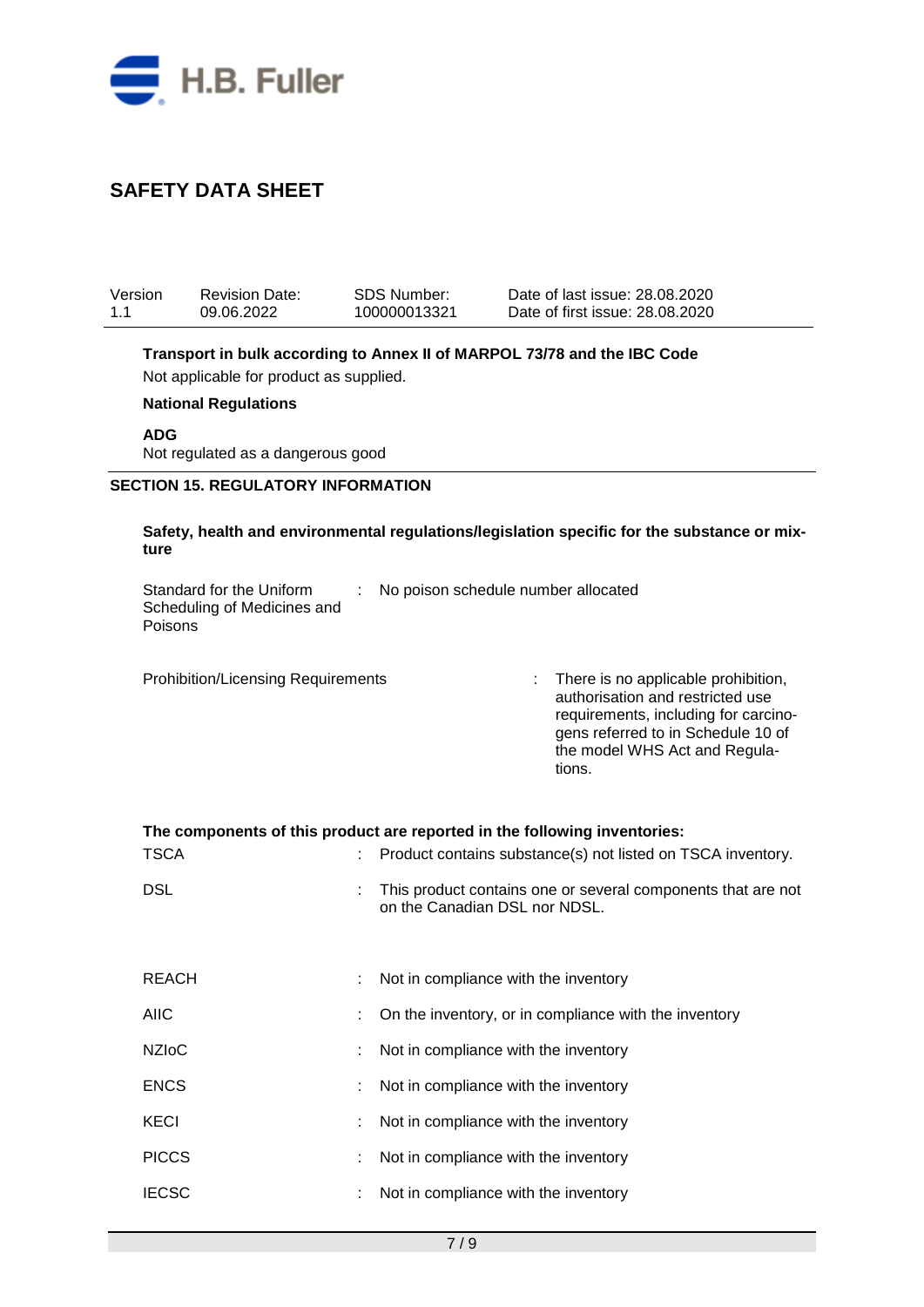

| Version<br>1.1                       | <b>Revision Date:</b><br>09.06.2022                |   | SDS Number:<br>100000013321          | Date of last issue: 28,08,2020<br>Date of first issue: 28.08.2020                                    |  |  |  |
|--------------------------------------|----------------------------------------------------|---|--------------------------------------|------------------------------------------------------------------------------------------------------|--|--|--|
| TCSI                                 |                                                    |   | Not in compliance with the inventory |                                                                                                      |  |  |  |
| <b>SECTION 16. OTHER INFORMATION</b> |                                                    |   |                                      |                                                                                                      |  |  |  |
|                                      | <b>Further information</b><br><b>Revision Date</b> |   | 09.06.2022                           |                                                                                                      |  |  |  |
|                                      | Contact Point                                      | ÷ |                                      | Prepared by: Global Regulatory Office - phone: 1-651-236-<br>5842 - email: msds.request@hbfuller.com |  |  |  |
| Date format                          |                                                    |   | dd.mm.yyyy                           |                                                                                                      |  |  |  |

#### **Full text of other abbreviations**

AIIC - Australian Inventory of Industrial Chemicals; ANTT - National Agency for Transport by Land of Brazil; ASTM - American Society for the Testing of Materials; bw - Body weight; CMR - Carcinogen, Mutagen or Reproductive Toxicant; DIN - Standard of the German Institute for Standardisation; DSL - Domestic Substances List (Canada); ECx - Concentration associated with x% response; ELx - Loading rate associated with x% response; EmS - Emergency Schedule; ENCS - Existing and New Chemical Substances (Japan); ErCx - Concentration associated with x% growth rate response; ERG - Emergency Response Guide; GHS - Globally Harmonized System; GLP - Good Laboratory Practice; IARC - International Agency for Research on Cancer; IATA - International Air Transport Association; IBC - International Code for the Construction and Equipment of Ships carrying Dangerous Chemicals in Bulk; IC50 - Half maximal inhibitory concentration; ICAO - International Civil Aviation Organization; IECSC - Inventory of Existing Chemical Substances in China; IMDG - International Maritime Dangerous Goods; IMO - International Maritime Organization; ISHL - Industrial Safety and Health Law (Japan); ISO - International Organisation for Standardization; KECI - Korea Existing Chemicals Inventory; LC50 - Lethal Concentration to 50 % of a test population; LD50 - Lethal Dose to 50% of a test population (Median Lethal Dose); MARPOL - International Convention for the Prevention of Pollution from Ships; n.o.s. - Not Otherwise Specified; Nch - Chilean Norm; NO(A)EC - No Observed (Adverse) Effect Concentration; NO(A)EL - No Observed (Adverse) Effect Level; NOELR - No Observable Effect Loading Rate; NOM - Official Mexican Norm; NTP - National Toxicology Program; NZIoC - New Zealand Inventory of Chemicals; OECD - Organization for Economic Co-operation and Development; OPPTS - Office of Chemical Safety and Pollution Prevention; PBT - Persistent, Bioaccumulative and Toxic substance; PICCS - Philippines Inventory of Chemicals and Chemical Substances; (Q)SAR - (Quantitative) Structure Activity Relationship; REACH - Regulation (EC) No 1907/2006 of the European Parliament and of the Council concerning the Registration, Evaluation, Authorisation and Restriction of Chemicals; SADT - Self-Accelerating Decomposition Temperature; SDS - Safety Data Sheet; TCSI - Taiwan Chemical Substance Inventory; TDG - Transportation of Dangerous Goods; TECI - Thailand Existing Chemicals Inventory; TSCA - Toxic Substances Control Act (United States); UN - United Nations; UNRTDG - United Nations Recommendations on the Transport of Dangerous Goods; vPvB - Very Persistent and Very Bioaccumulative; WHMIS - Workplace Hazardous Materials Information System